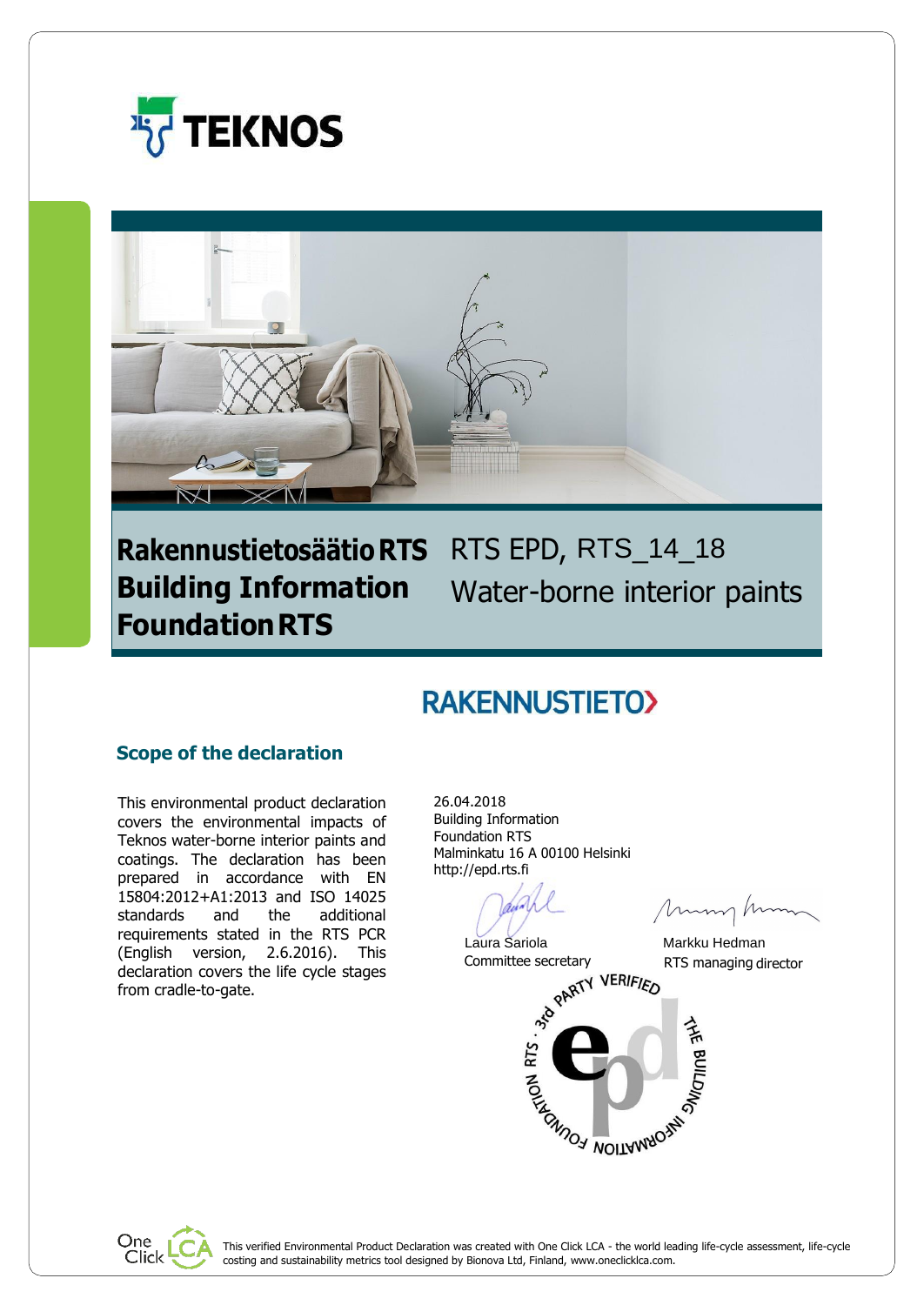

# **General information, declaration scope and verification (7.1)**

#### **1. Owner of the declaration, manufacturer**

Teknos Oy Takkatie 3, PL 107, 00371 Helsinki, Finland Tero Rönkä +358 9 506 091 tero.ronka@teknos.fi

### **2. Product name and number**

Water-borne interior paints and coatings

#### **3. Place of production**

Rajamäki, Finland

### **4. Additional information**

<http://www.teknos.com/>

#### **5. Product Category Rules and the scope of the declaration**

This EPD has been prepared in accordance with EN 15804:2012+A1:2013 and ISO 14025 standards together with the RTS PCR (English version, 2.6.2016). Product specific category rules have not been applied in this EPD. EPD of construction materials may not be comparable if they do not comply with EN 15804 and seen in a building context. This EPD represents environmental impacts of water-borne interior paints and coatings produced in Rajamäki plant, Finland.

#### **6. Author of the life-cycle assessment and declaration**

Bionova Engineering, MSc Anni Oviir. Hämeentie 31, 00500 Rakennustietosäätio RTS Building Information Foundation

### **7. Verification**

This EPD has been verified according to the requirements of ISO 14025:2010, EN 15804: 2012+A1:2013 and RTS PCR by a third party. The verification has been carried out by Bionova Ltd, Rodrigo Castro, according to the above-mentioned PCR. Hämeentie 31, 00500 Helsinki, Finland +358 404826648 www.bionova.fi

#### **8. Declaration issue date and validity**

10.04.2018 – 10.04.2023

| European standard EN 15804: 2014 A1 serves as the core PCR                       |                      |  |  |  |  |  |
|----------------------------------------------------------------------------------|----------------------|--|--|--|--|--|
| Independent verification of the declaration and data, according to ISO14025:2010 |                      |  |  |  |  |  |
| $\Box$ Internal                                                                  | $\boxtimes$ External |  |  |  |  |  |
| Third party verifier:                                                            |                      |  |  |  |  |  |
| Rodrigo Castro (PhD), Bionova Ltd                                                |                      |  |  |  |  |  |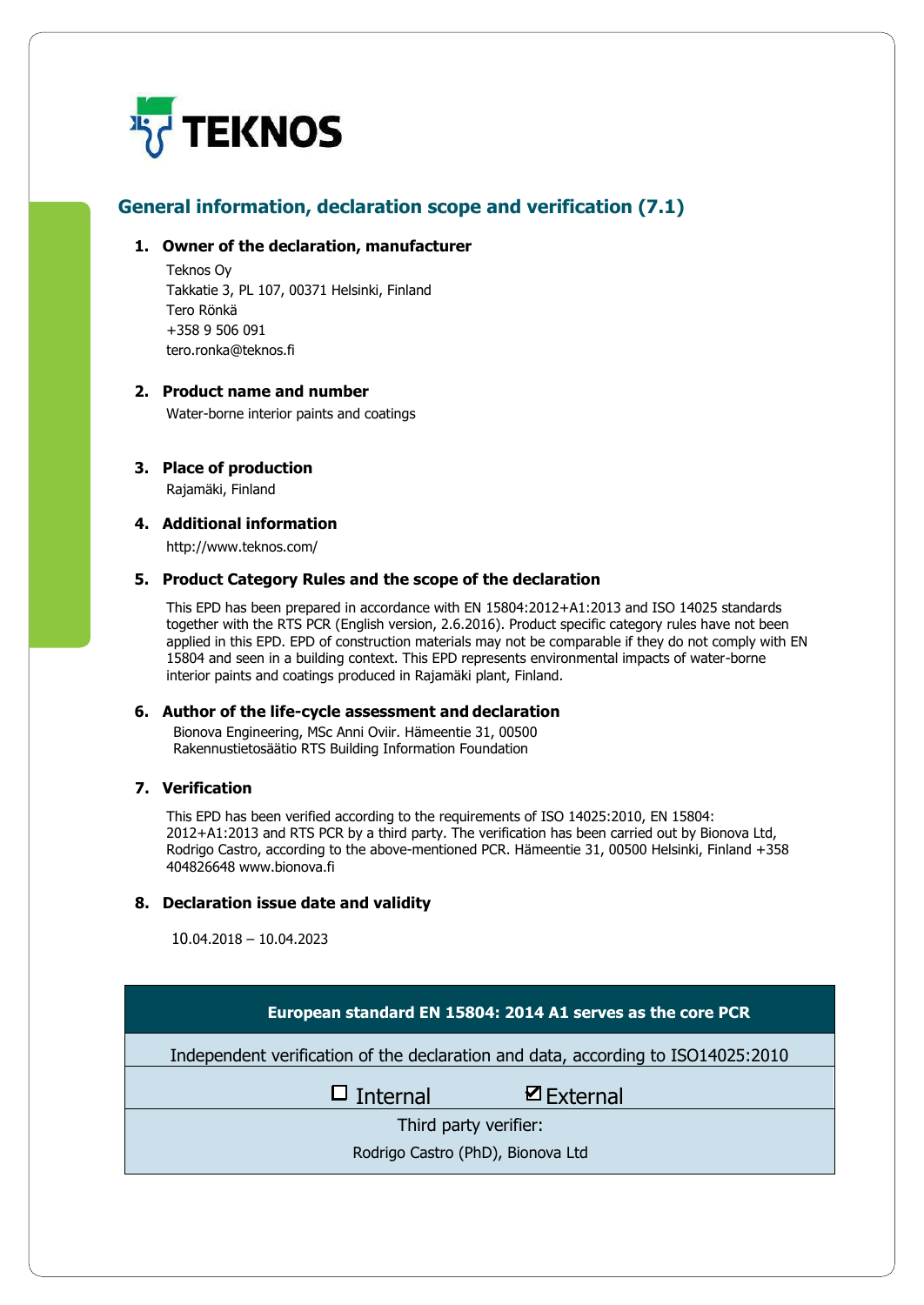

# **Product information**

#### **9. Product description**

This EPD covers a range of high-quality water-borne Teknos paints for decorating and priming interior walls, ceilings and floors in different glosses on different surfaces. The products are designed to meet variable requirements of professional painters and DIYs concerning durability, washability and environmental sustainability. The main market area of the product is Europe. This EPD is representing environmental impacts of an average Teknos water-borne interior paint based on production data. The EPD is representing environmental impacts of the products:

#### **BIORA PRIMER**

Full-matt primer and ceiling paint for interior use. Can be applied to concrete, plaster, stopper, brick and on to various building boards. Also, suitable for repainting old alkyd and dispersion paint coats.

#### **BIORA 4**

Full-matt paint for walls and ceilings for interior use. Can be applied to concrete, plaster, stopper, brick and on to various building boards. Also, suitable for repainting old alkyd and dispersion paint coats.

#### **BIORA 7**

Matt paint for walls and ceilings for interior use. Can be applied to concrete, plaster, stopper, brick and on to various building boards. Also, suitable for repainting old alkyd and dispersion paint coats.

#### **BIORA 20**

Semi-matt paint for walls and ceilings for interior use. Can be applied to concrete, plaster, stopper, brick and on to various building boards. Also, suitable for repainting old alkyd and dispersion paint coats.

#### **BIORA BALANCE**

Full-matt paint for walls and ceilings for interior use. Can be applied to concrete, plaster, stopper, brick and on to various building boards. Also, suitable for repainting old alkyd and dispersion paint coats.

#### **EKORA 2**

Full-matt ceiling paint. Can be applied to concrete, plaster, stopper, brick and on to various building boards. Also, suitable for repainting old alkyd and dispersion paint coats.

#### **EKORA 3**

Full-matt priming paint for walls and ceilings for interior use. Can be applied to concrete, plaster, stopper, brick and on to various building boards. Also, suitable for repainting old alkyd and dispersion paint coats.

#### **EKORA 7**

Matt paint for walls and ceilings for interior use. Can be applied to concrete, plaster, stopper, brick and on to various building boards. Also, suitable for repainting old alkyd and dispersion paint coats.

#### **EKORA 12**

Semi-matt paint for walls and ceilings for interior use. Can be applied to concrete, plaster, stopper, brick and on to various building boards. Also, suitable for repainting old alkyd and dispersion paint coats.

#### **EKORA 20**

Semi-matt paint for walls and ceilings for interior use. Can be applied to concrete, plaster, stopper, brick and on to various building boards. Also, suitable for repainting old alkyd and dispersion paint coats.

#### **KOLIBRI SAND**

Full-matt decorative textured coating for interior use. Can be applied to concrete, plaster, stopper, brick and on to various building boards. Also, suitable for repainting old alkyd and dispersion paint coats.

#### **PANEELIKATTOMAALI**

Matt paint for panel ceilings. For priming and top coating of untreated and previously varnished or painted wooden ceilings.

#### **PANEELISEINÄMAALI**

Matt paint for panel walls for interior use. For priming and top coating of untreated and previously varnished or painted panel and log walls.

#### **RANCH EXKLUSIV**

Semi-gloss paint for interior use. Can be applied to plastering, concrete, galvanized or aluminum sheet surfaces, etc. Also, suitable for repainting old alkyd and dispersion paint coats.

#### **RANCH STALLFÄRG**

Full-matt paint for interior use. Can be applied to plaster and concrete in stables for animals, in warehouses and industrial premises. Also, suitable for repainting old alkyd and dispersion paint coats.

#### **SUPERLATEKSI**

Matt paint for interior use. Walls and ceilings, radiators and heating pipes, galvanized air ducts and cast concrete surfaces. The surface can be chip, fibre, gypsum or any interior board, wood, concrete, thin-plate, plaster, brick and filler. Also for clean oil and alkyd paint surfaces and onto plastic coated thin-plate. Suitable also for repainting old alkyd and dispersion paint coats.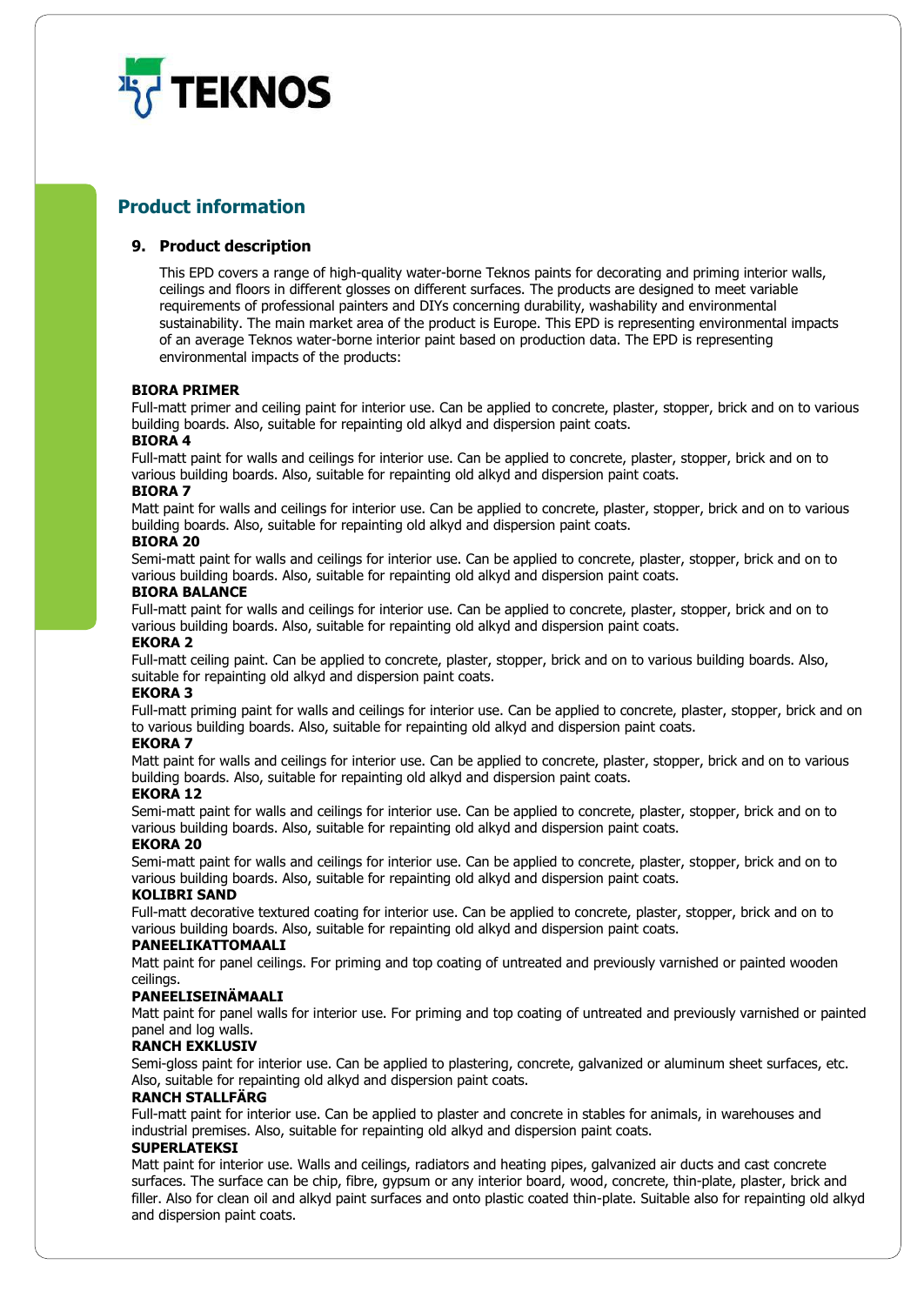

#### **TAPETTIPOHJAMAALI**

Full-matt priming paint for walls that will be covered with wallpaper for interior use. For priming on new and previously painted concrete, filler and building board surfaces that will be covered with paper, vinyl or fibre based wallpaper, as well as for fastening and priming of fibreglass cloth.

#### **TEKNOSPRO 5**

Full-matt paint for walls and ceilings for interior use. Can be applied to concrete, plaster, stopper, brick and on to various building boards. Also, suitable for repainting old alkyd and dispersion paint coats.

#### **TEKNOSPRO 7**

Matt paint for walls and ceilings for interior use. Can be applied to concrete, plaster, stopper, brick and on to various building boards. Also, suitable for repainting old alkyd and dispersion paint coats.

#### **TEKNOSPRO 10**

Matt paint for walls and ceilings for interior use. Can be applied to concrete, plaster, stopper, brick and on to various building boards. Also, suitable for repainting old alkyd and dispersion paint coats.

#### **TEKNOSPRO FSF 40**

Semi-gloss paint for interior use. For painting of wood and primed metal surfaces: e.g. doors, furniture and mouldings. Also, suitable for repainting old alkyd and dispersion paint coats.

#### **TEKNOSPRO FSF 70**

Gloss paint for interior use. For painting of wood and primed metal surfaces: e.g. doors, furniture and mouldings. Also, suitable for repainting old alkyd and dispersion paint coats.

#### **TEKNOSPRO BINDER**

Dust binder for walls and ceilings for interior use. Can be applied on untreated concrete, brick, building blocks, building boards etc. indoors.

#### **TEKNOSPRO BINDER PLUS**

Dust binder for interior and exterior use. For floors, walls and ceilings in heated and cold spaces, as well as for concrete surfaces outdoors but protected from weather, such as car parks. TEKNOSPRO BINDER PLUS is suited for dust binding of untreated concrete, brick, building blocks, building boards, plaster and filler surfaces etc.

#### **TEKNOSPRO GRUND**

Full-matt priming paint for walls and ceilings for interior use. Can be applied to concrete, plaster, stopper, brick and on to various building boards. Also, suitable for repainting old alkyd and dispersion paint coats.

#### **TEKNOSPRO KATTO**

Full-matt paint for ceilings for interior use. Can be applied to concrete, plaster, stopper, brick and on to various building boards. Also, suitable for repainting old alkyd and dispersion paint coats.

#### **TEKNOSPRO POHJA**

Priming paint for walls and ceilings interior use. New and previously painted surfaces made of concrete, plaster, stopper, brick, wood or building boards. Also, suitable for repainting old alkyd and dispersion paint coats.

#### **TEKNOSPRO TAK**

Ceiling paint. New and previously painted surfaces made of concrete, plaster, stopper, brick and construction boards. Also, suitable for repainting old alkyd and dispersion paint coats.

#### **TELA 3**

Full-matt priming paint for walls and ceilings for interior use. New and previously painted surfaces made of concrete, plaster, filler, brick and building boards indoors. Also, suitable for repainting old alkyd and dispersion paint coats. **TELA 7**

Matt paint for walls and ceilings for interior use. New and previously painted surfaces made of concrete, plaster, stopper, brick and building boards indoors. Also, suitable for repainting old alkyd and dispersion paint coats.

#### **TELA 20**

Semi-matt paint for walls and ceilings interior use. New and previously painted surfaces made of concrete, plaster, stopper, brick and building boards indoors. Also, suitable for repainting old alkyd and dispersion paint coats.

#### **TELA TAKSVART**

Full-matt ceiling paint. New and previously painted surfaces made of wood, concrete, plaster, stopper, brick and building boards. Also, suitable for repainting old alkyd and dispersion paint coats.

#### **TELA TAUSTAMUSTA**

Full-matt ceiling paint. New and previously painted surfaces made of concrete, plaster, stopper, brick and building boards. Also, suitable for repainting old alkyd and dispersion paint coats.

#### **TIMANTTI 3**

Full-matt primer for walls and ceilings for interior use. For priming unpainted concrete, plaster, stopper, brick and building board surfaces indoors. TIMANTTI 3 can be used as an adhesion primer for wall and ceiling surfaces previously painted with alkyd or dispersion paints. Also, suitable for priming surfaces that are to be wallpapered or to which a stickon wall covering (e.g. a non-woven wallpaper) is attached. TIMANTTI 3 can also be applied on galvanized sheet metal surfaces, such as air condition pipes.

#### **TIMANTTI 7**

Matt paint for walls and ceilings for interior use. New and previously painted surfaces made of concrete, plaster, stopper, brick and construction boards. Also, suitable for repainting old alkyd and dispersion paint coats.



This verified Environmental Product Declaration was created with One Click LCA - the world leading life-cycle assessment, life-cycle costing and sustainability metrics tool designed by Bionova Ltd, Finland, [www.oneclicklca.com.](http://www.oneclicklca.com/)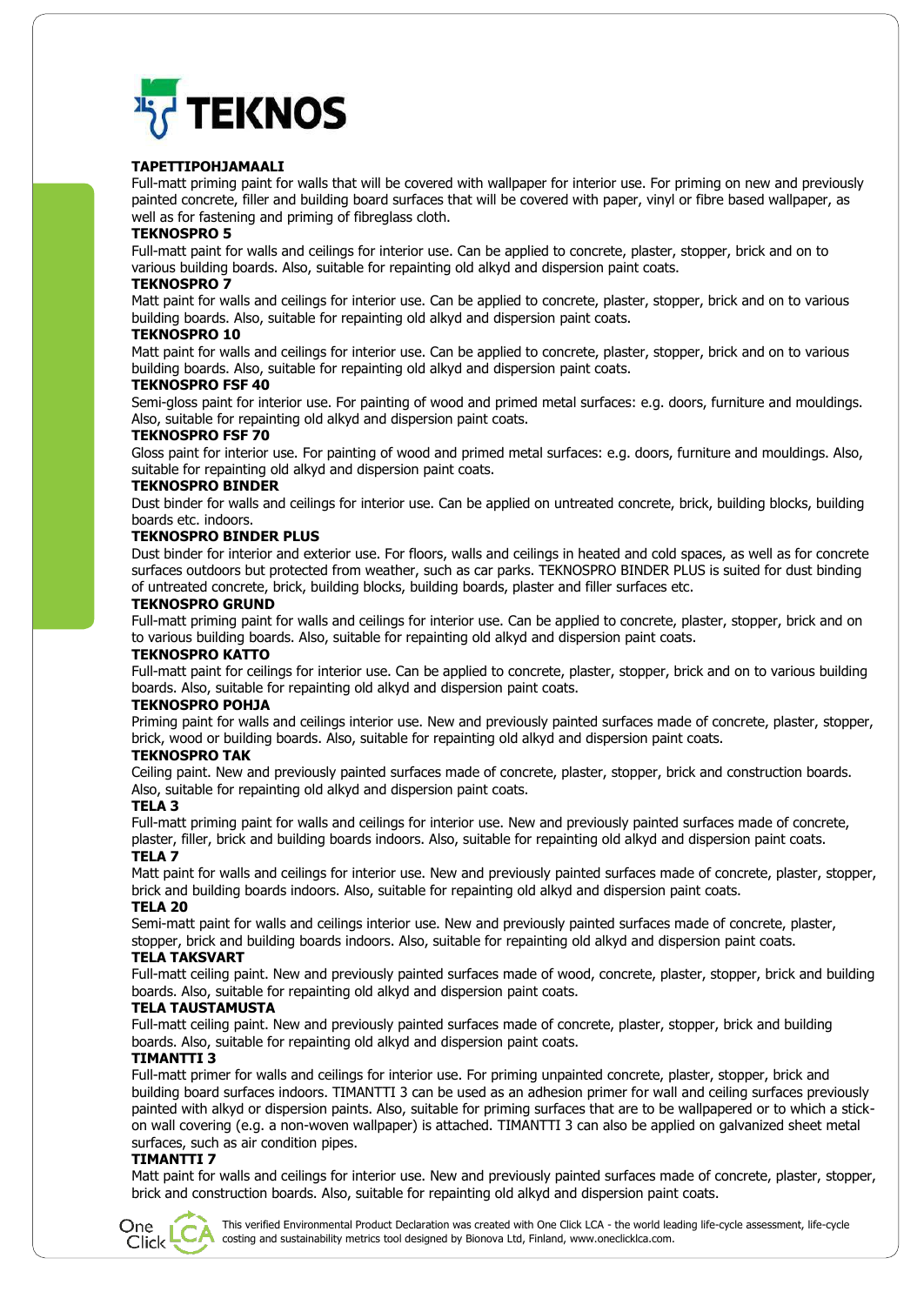

#### **TIMANTTI 12**

Semi-matt paint for walls and ceilings for interior use. New and previously painted surfaces made of concrete, plaster, stopper, brick and construction boards. Also, suitable for repainting old alkyd and dispersion paint coats.

### **TIMANTTI 20**

Semi-matt paint for walls and ceilings for interior use. New and previously painted surfaces made of concrete, plaster, stopper, brick and construction boards. Also, suitable for repainting old alkyd and dispersion paint coats.

#### **TIMANTTI 40**

Semi-gloss paint for walls and ceilings for interior use. New and previously painted surfaces made of concrete, plaster, stopper, brick and construction boards. Also, suitable for repainting old alkyd and dispersion paint coats.

#### **TIMANTTI CLEAN**

Semi-matt paint for walls and ceilings for interior use. New and previously painted surfaces made of concrete, plaster, stopper, brick and construction boards. Also, suitable for repainting old alkyd and dispersion paint coats.

#### **TIMANTTI STOP**

Insulation primer for interior use. Used for previously painted and unpainted soiled concrete, stopper and building board surfaces which cannot be washed or otherwise cleaned before top coating. For walls and ceilings as well as doors, windows and other fixed furniture indoors.

#### **TIMANTTI W**

Moisture sealer for walls and ceilings for interior use. The substrate can be stopper or concrete, different building boards, glass fibre wall fabric glued with adhesive for moist areas, etc.

#### **TREND 3**

Full-matt priming paint for walls and ceilings for interior use. New and previously painted surfaces made of concrete, plaster, stopper, brick and construction boards. Also, suitable for repainting old alkyd and dispersion paint coats.

#### **TREND 7**

Matt paint for walls and ceilings for interior use. New and previously painted surfaces made of concrete, plaster, stopper, brick and construction boards. Also, suitable for repainting old alkyd and dispersion paint coats.

#### **TREND 12**

Semi-matt paint for walls and ceilings for interior use. New and previously painted surfaces made of concrete, plaster, stopper, brick and construction boards. Also, suitable for repainting old alkyd and dispersion paint coats.

#### **TREND 20**

Semi-matt paint for walls and ceilings for interior use. New and previously painted surfaces made of concrete, plaster, stopper, brick and construction boards. Also, suitable for repainting old alkyd and dispersion paint coats.

#### **10. Technical specifications**

The product consists of the following materials: water, binders, fillers, pigments, thickeners, preservatives, solvents and defoamers. Average coverage is 8-10 m2/L. Practical spreading rate depends on surface quality and application method. The average density of the product is 1.36 kg/l.

# **11. Product standards**

EN 13163:2015 Thermal insulation products for buildings

#### **12. Physical properties**

Detailed physical properties for all Teknos interior paints are available at http://www.teknos. com/decorative-paints/.

#### **13. Raw-materials of the product**

| Product structure / composition / raw-material | Amount % |
|------------------------------------------------|----------|
| Water                                          | 30-32%   |
| <b>Binders</b>                                 | 29-30%   |
| <b>Fillers</b>                                 | 23-25%   |
| Pigments                                       | 13-15%   |
| <b>Thickeners</b>                              | $1 - 2%$ |
| Preservatives                                  | $< 1\%$  |
| Solvents                                       | $< 1\%$  |
| <b>Defoamers</b>                               | $< 1\%$  |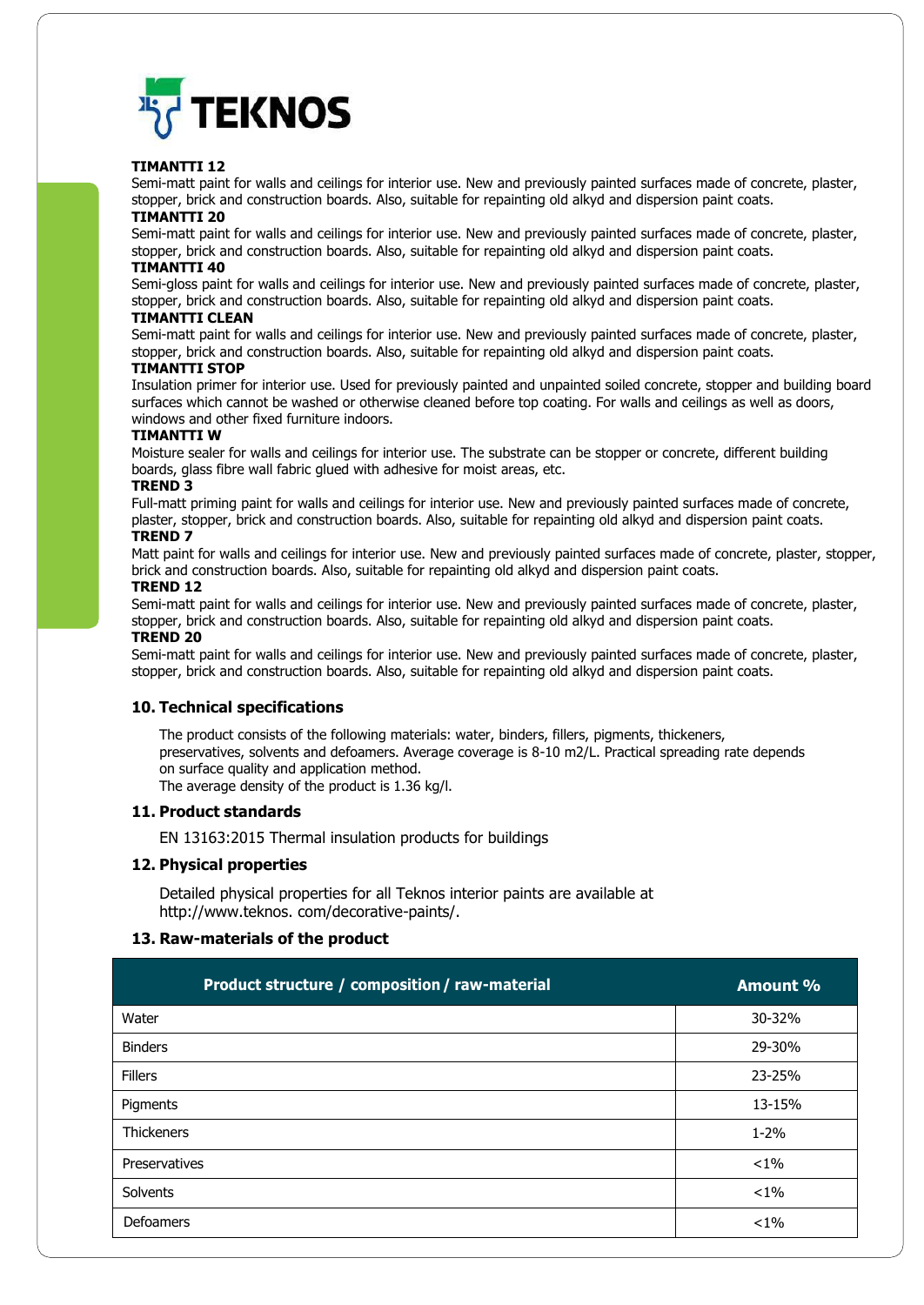

#### **14. Substances under European Chemicals Agency's REACH, SVHC restrictions**

| <b>Name</b>                                                                      | I EC<br>Number Number                                                                  | <b>CAS</b> |
|----------------------------------------------------------------------------------|----------------------------------------------------------------------------------------|------------|
| Preservatives include CIT/MIT (less than 10 ppm of the total raw material usage) | $\begin{array}{ c c c c c } \hline 611-341-5 & \hline & 55965-84-9 \hline \end{array}$ |            |

#### **15. Functional / declared unit**

1 liter

#### **16. System boundary**

This EPD covers the following modules; A1 (Raw material supply), A2 (Transport), A3 (Manufacturing)

#### **17. Cut-off criteria**

All main flows of production materials, energy and packing have been included. The results have been provided as an aggregate of A1-A3 life cycle stages. The study excludes some minor raw materials which contribute less than 0.2 w% of the total raw materials mass. The total amount of excluded raw materials is less than 5% as per the requirements of EN 15804. The study does not exclude any hazardous materials or substances. The transportation module (A4) has been excluded since the impacts of the module are remarkably smaller (less than 20%) from the A1-A3 modules as per RTS PCR requirements.

#### **18. Production process**

The product is manufactured from raw materials, that are transported to the Teknos plant from different locations. The materials are mixed after which the substance is treated in dissolver and pearl mix grinding. The binder, solvents, additives are added and product is filtered. Final process is canning.

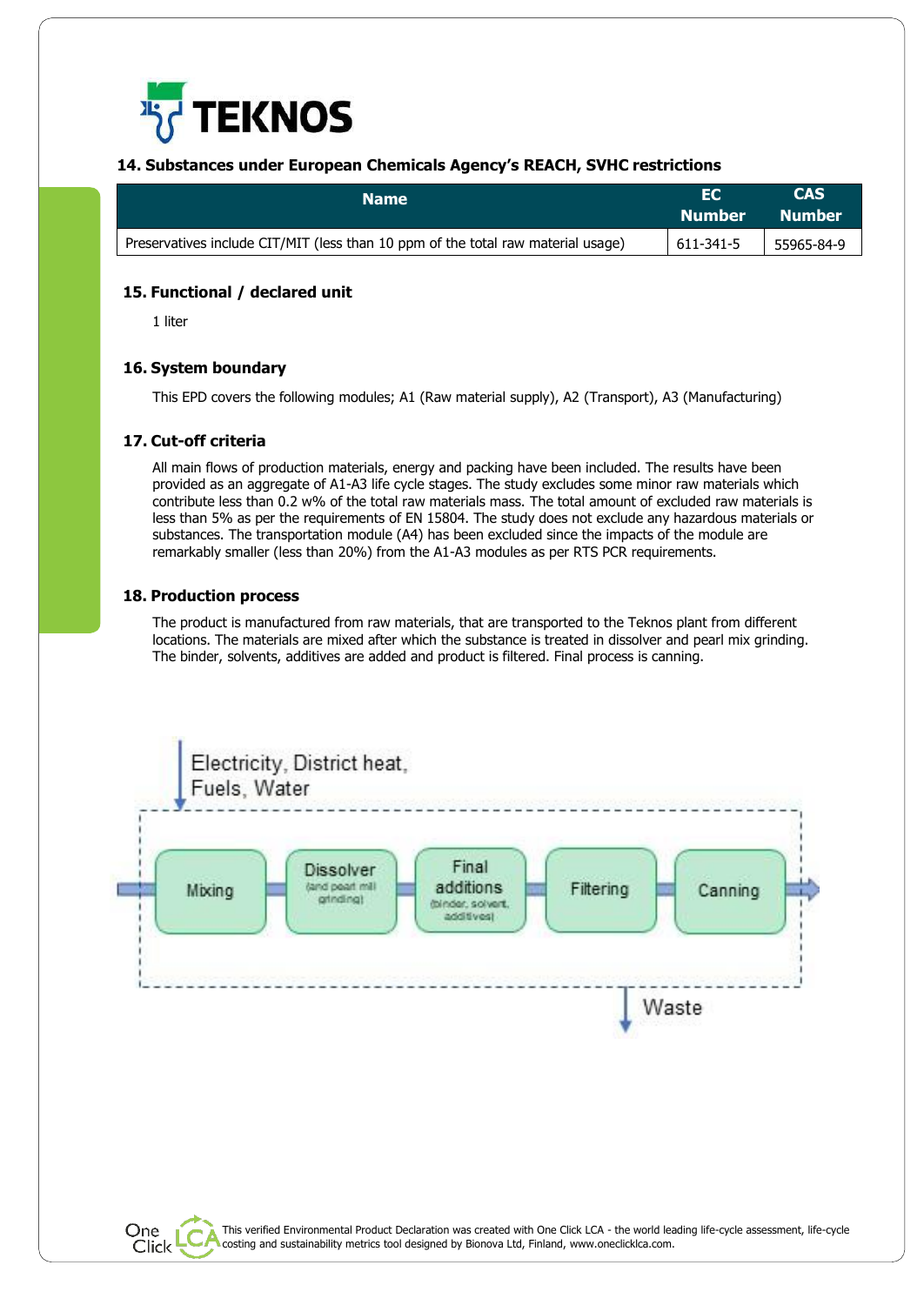

# **Scope of the Life-Cycle Assessment (7.2.1-2)**

Mark all the covered modules of the EPD with X. Mandatory modules are marked with blue in the table below. This declaration covers "cradle-to-gate with options". For other fields mark MND (module not declared) or MNR (module not relevant)

|                  | Product stage  |                |                | Assembly<br>End of life stage<br>Use stage<br>stage |            |                |                |             |               |                              |                                    |                               |                | Beyond the<br>system<br>boundaries |                |            |            |                  |
|------------------|----------------|----------------|----------------|-----------------------------------------------------|------------|----------------|----------------|-------------|---------------|------------------------------|------------------------------------|-------------------------------|----------------|------------------------------------|----------------|------------|------------|------------------|
| A1               | A <sub>2</sub> | A <sub>3</sub> | A <sup>4</sup> | A <sub>5</sub>                                      | B1         | B <sub>2</sub> | B <sub>3</sub> | <b>B4</b>   | <b>B5</b>     | <b>B6</b>                    | <b>B7</b>                          | C <sub>1</sub>                | C <sub>2</sub> | C <sub>3</sub>                     | C <sub>4</sub> | D          | D          | D                |
| X                | x              | X              | <b>MNR</b>     | <b>MND</b>                                          | <b>MND</b> | <b>MND</b>     | <b>MND</b>     | <b>MND</b>  | <b>MND</b>    | <b>MND</b>                   | <b>MND</b>                         | <b>MNR</b>                    | <b>MNR</b>     | <b>MNR</b>                         | <b>MNR</b>     | <b>MNR</b> | <b>MNR</b> | <b>MNR</b>       |
| Raw<br>materials | Transport      | Manufacturing  | Transport      | Assembly                                            | Use        | Maintenance    | Repair         | Replacement | Refurbishment | Operational<br>energy<br>mse | Operational<br><b>Water</b><br>mse | De-construction<br>demolition | Transport      | Waste<br>processing                | Disposal       | Reuse      | Recovery   | <b>Recycling</b> |

Mandatory modules

Mandatory as per the RTS PCR section 6.2.1 rules and terms

Optional modules based on scenarios

# **Environmental impacts and raw-material use (7.2.3-7.2.4)**

#### **19. Environmental impacts**

The results of a life cycle assessment are relative. They do not predict impact on category endpoints, exceeding of limit values, safety margins, or risks. The impacts are presented per declared unit, 1 liter of product. The impacts are mainly caused by the raw material production process (A1).

| <b>Environmental impact</b>                          |                         |           |            |            |                |                |                |            |
|------------------------------------------------------|-------------------------|-----------|------------|------------|----------------|----------------|----------------|------------|
| <b>Parameter</b>                                     | <b>Unit</b>             | $A1 - A3$ | A4         | C1         | C <sub>2</sub> | C <sub>3</sub> | C <sub>4</sub> | D          |
| Global warming potential<br>(GWP)                    | kg CO <sub>2</sub> -egv | 2,19E0    | <b>MNR</b> | <b>MNR</b> | <b>MNR</b>     | <b>MNR</b>     | <b>MNR</b>     | <b>MNR</b> |
| Depletion of stratospheric<br>ozone layer (ODP)      | kg CFC11-egv            | 1,93E-7   | <b>MNR</b> | <b>MNR</b> | <b>MNR</b>     | <b>MNR</b>     | <b>MNR</b>     | <b>MNR</b> |
| Formation of photochemical<br>ozone (POCP)           | kg C2H4 -eqv            | $1,5E-3$  | <b>MNR</b> | <b>MNR</b> | <b>MNR</b>     | <b>MNR</b>     | <b>MNR</b>     | <b>MNR</b> |
| Acidification (AP)                                   | kg SO <sub>2</sub> -egv | 2,83E-2   | <b>MNR</b> | <b>MNR</b> | <b>MNR</b>     | <b>MNR</b>     | <b>MNR</b>     | <b>MNR</b> |
| Eutrophication (EP)                                  | kg PO4 3--egv           | 3,43E-3   | <b>MNR</b> | <b>MNR</b> | <b>MNR</b>     | <b>MNR</b>     | <b>MNR</b>     | <b>MNR</b> |
| Abiotic depletion of non<br>fossil resources (ADP-e) | kg Sb-egv               | 9.87E-5   | <b>MNR</b> | <b>MNR</b> | <b>MNR</b>     | <b>MNR</b>     | <b>MNR</b>     | <b>MNR</b> |
| Abiotic depletion of fossil<br>resources (ADP-f)     | MJ                      | 3,15E1    | <b>MNR</b> | <b>MNR</b> | <b>MNR</b>     | <b>MNR</b>     | <b>MNR</b>     | <b>MNR</b> |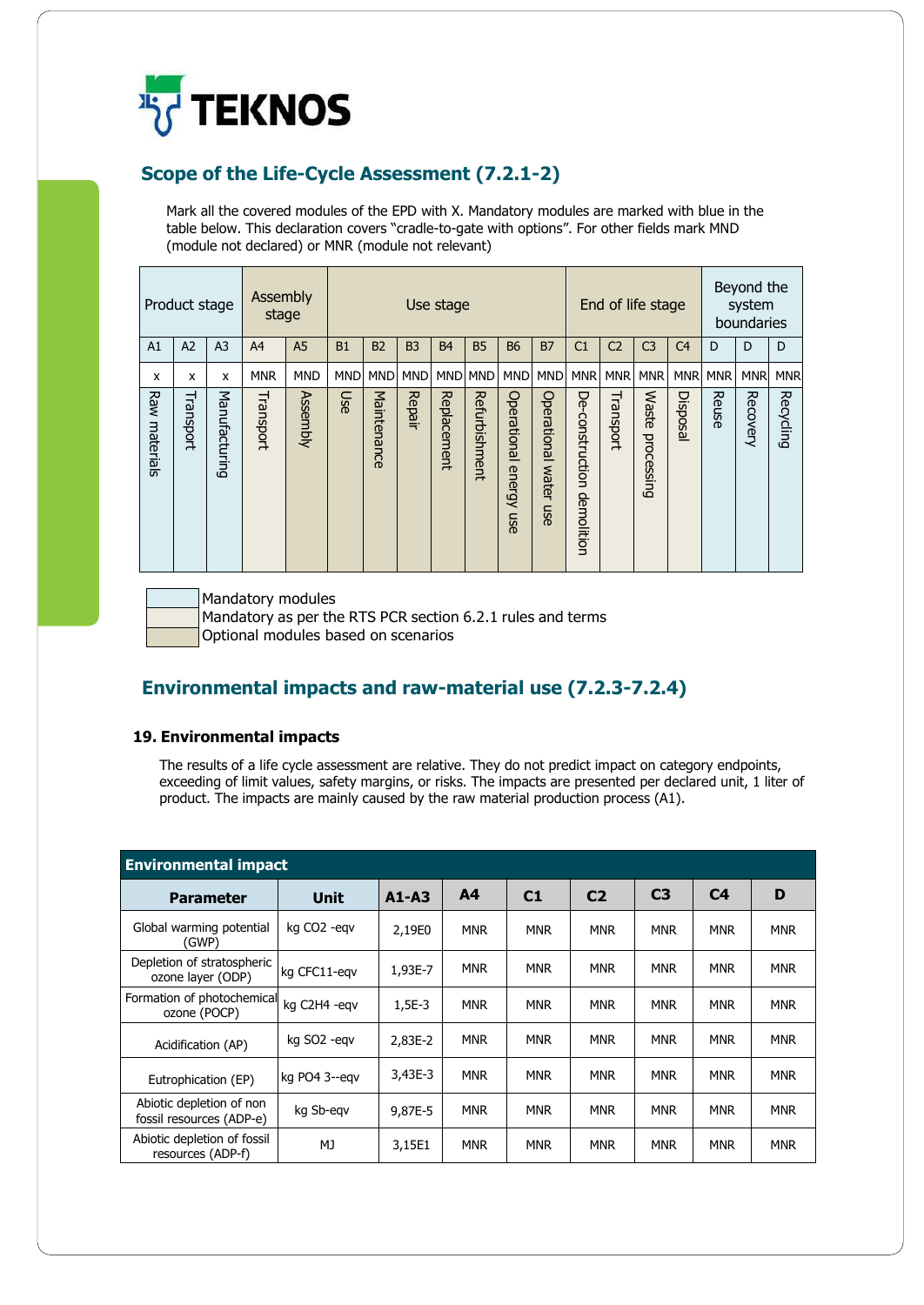

# **20. Use of natural resources**

| <b>Resource use</b>                                             |                |           |                |            |                |                |                |            |
|-----------------------------------------------------------------|----------------|-----------|----------------|------------|----------------|----------------|----------------|------------|
| <b>Parameter</b>                                                | <b>Unit</b>    | $A1 - A3$ | A <sub>4</sub> | C1         | C <sub>2</sub> | C <sub>3</sub> | C <sub>4</sub> | D          |
| Renewable primary energy<br>resources used as energy<br>carrier | MJ             | 1,21E0    | <b>MNR</b>     | <b>MNR</b> | <b>MNR</b>     | <b>MNR</b>     | <b>MNR</b>     | <b>MNR</b> |
| Renewable primary energy<br>resources used as raw materials     | MJ             | 6,19E-1   | <b>MNR</b>     | <b>MNR</b> | <b>MNR</b>     | <b>MNR</b>     | <b>MNR</b>     | <b>MNR</b> |
| Total use of renewable<br>primary energy resources              | MJ             | 1,83E0    | <b>MNR</b>     | <b>MNR</b> | <b>MNR</b>     | <b>MNR</b>     | <b>MNR</b>     | <b>MNR</b> |
| Nonrenewable primary energy<br>resources used as energy carrier | MJ             | 3,48E1    | <b>MNR</b>     | <b>MNR</b> | <b>MNR</b>     | <b>MNR</b>     | <b>MNR</b>     | <b>MNR</b> |
| Nonrenewable primary energy<br>resources used as materials      | MJ             | 8,78E-1   | <b>MNR</b>     | <b>MNR</b> | <b>MNR</b>     | <b>MNR</b>     | <b>MNR</b>     | <b>MNR</b> |
| Total use of nonrenewable<br>primary energy resources           | MJ             | 3,57E1    | <b>MNR</b>     | <b>MNR</b> | <b>MNR</b>     | <b>MNR</b>     | <b>MNR</b>     | <b>MNR</b> |
| Use of secondary materials                                      | kg             | 1,09E-2   | <b>MNR</b>     | <b>MNR</b> | <b>MNR</b>     | <b>MNR</b>     | <b>MNR</b>     | <b>MNR</b> |
| Use of renewable secondary fuels                                | MJ             | 1,18E-3   | <b>MNR</b>     | <b>MNR</b> | <b>MNR</b>     | <b>MNR</b>     | <b>MNR</b>     | <b>MNR</b> |
| Use of nonrenewable<br>secondary fuels                          | MJ             | 1,86E-4   | <b>MNR</b>     | <b>MNR</b> | <b>MNR</b>     | <b>MNR</b>     | <b>MNR</b>     | <b>MNR</b> |
| Use of net fresh water                                          | m <sup>3</sup> | 3,02E0    | <b>MNR</b>     | <b>MNR</b> | <b>MNR</b>     | <b>MNR</b>     | <b>MNR</b>     | <b>MNR</b> |

## **21. End of life - Waste**

| <b>Waste</b>        |             |           |                |            |                |                |                |            |
|---------------------|-------------|-----------|----------------|------------|----------------|----------------|----------------|------------|
| <b>Parameter</b>    | <b>Unit</b> | $A1 - A3$ | A <sub>4</sub> | C1         | C <sub>2</sub> | C <sub>3</sub> | C <sub>4</sub> | D          |
| Hazardous waste     | kg          | 2,82E-2   | <b>MNR</b>     | <b>MNR</b> | <b>MNR</b>     | <b>MNR</b>     | <b>MNR</b>     | <b>MNR</b> |
| Non-hazardous waste | kg          | 1,95E-1   | <b>MNR</b>     | <b>MNR</b> | <b>MNR</b>     | <b>MNR</b>     | <b>MNR</b>     | <b>MNR</b> |
| Radioactive waste   | kg          | 1,36E-4   | <b>MNR</b>     | <b>MNR</b> | <b>MNR</b>     | <b>MNR</b>     | <b>MNR</b>     | <b>MNR</b> |

# **22. End of life - Output flow**

| <b>Output flow</b>            |             |                 |                |            |                |                |            |            |
|-------------------------------|-------------|-----------------|----------------|------------|----------------|----------------|------------|------------|
| <b>Parameter</b>              | <b>Unit</b> | $A1 - A3$       | A <sub>4</sub> | C1         | C <sub>2</sub> | C <sub>3</sub> | C4         | D          |
| Components for reuse          | kg          | 3,97E-5         | <b>MNR</b>     | <b>MNR</b> | <b>MNR</b>     | <b>MNR</b>     | <b>MNR</b> | <b>MNR</b> |
| Materials for recycling       | kg          | 3,29E-2         | <b>MNR</b>     | <b>MNR</b> | <b>MNR</b>     | <b>MNR</b>     | <b>MNR</b> | <b>MNR</b> |
| Materials for energy recovery | kg          | $2,4E-2$        | <b>MNR</b>     | <b>MNR</b> | <b>MNR</b>     | <b>MNR</b>     | <b>MNR</b> | <b>MNR</b> |
| Exported energy               | MJ          | 0E <sub>0</sub> | <b>MNR</b>     | <b>MNR</b> | <b>MNR</b>     | <b>MNR</b>     | <b>MNR</b> | <b>MNR</b> |



This verified Environmental Product Declaration was created with One Click LCA - the world leading life-cycle assessment, life-cycle costing and sustainability metrics tool designed by Bionova Ltd, Finland[, www.oneclicklca.com.](http://www.oneclicklca.com/)